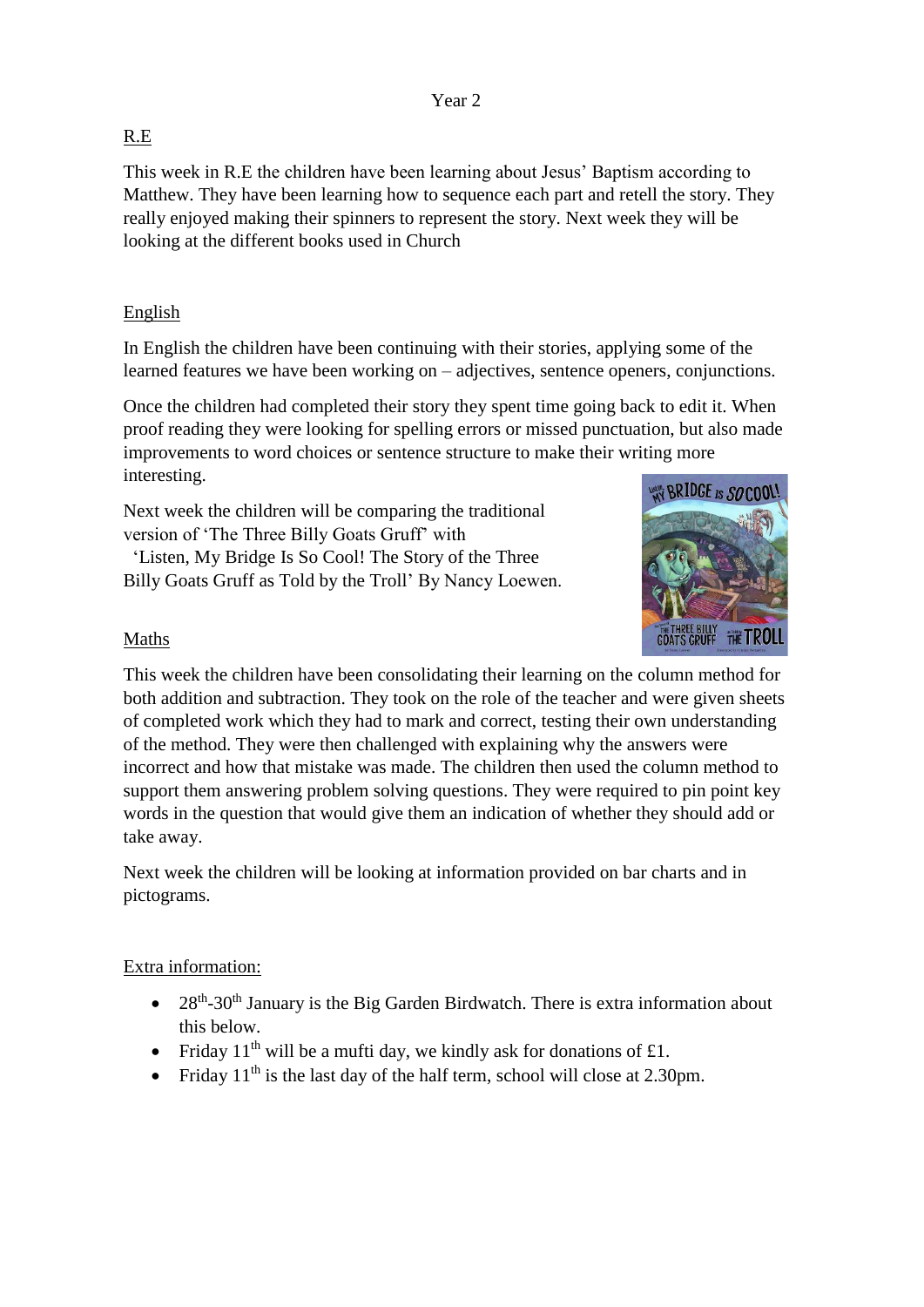### **Five Waysto Wellbeing**



**KEEP LEARNING** 



# **Your Big Garden Birdwatch guide**





# How to take part

- 1 Count the birds you see in your garden, from your balcony or in your local park for one hour between 28 and 30 January 2022.
	- . Please only include those birds that land, not those fiving over.
	- . Count the highest number of each bird species that you see at any one time, otherwise you could count the same bird twice. For example, if you saw a group of four starlings, and towards the end of the hour you saw two starlings together, please write four as your final count.

### 2 Go to rspb.org.uk/birdwatch to tell us what you saw.

- . Whatever you saw even if nothing at all please let us know. The more people that submit their findings, the better picture we will have of how garden birds are faring.
- . If you are unable to submit your results online, please complete and sand in the enclosed from

# Making the most of your Birdwatch

### Watch Big Garden Birdwatch Live!

Throughout the Big Garden Birdwatch long weekend, we're hosting Big Garden Birdwatch Live on our YouTube channel. Tune in for live commentary from our nature reserves across the UK, plus interviews and chat with special guests and wildlife experts.

#### Get ID tips and expert advice

You'll find lots of advice on identifying birds by sight and sound, as well as expert insights into garden wildlife at rapb.org.uk/birdwatch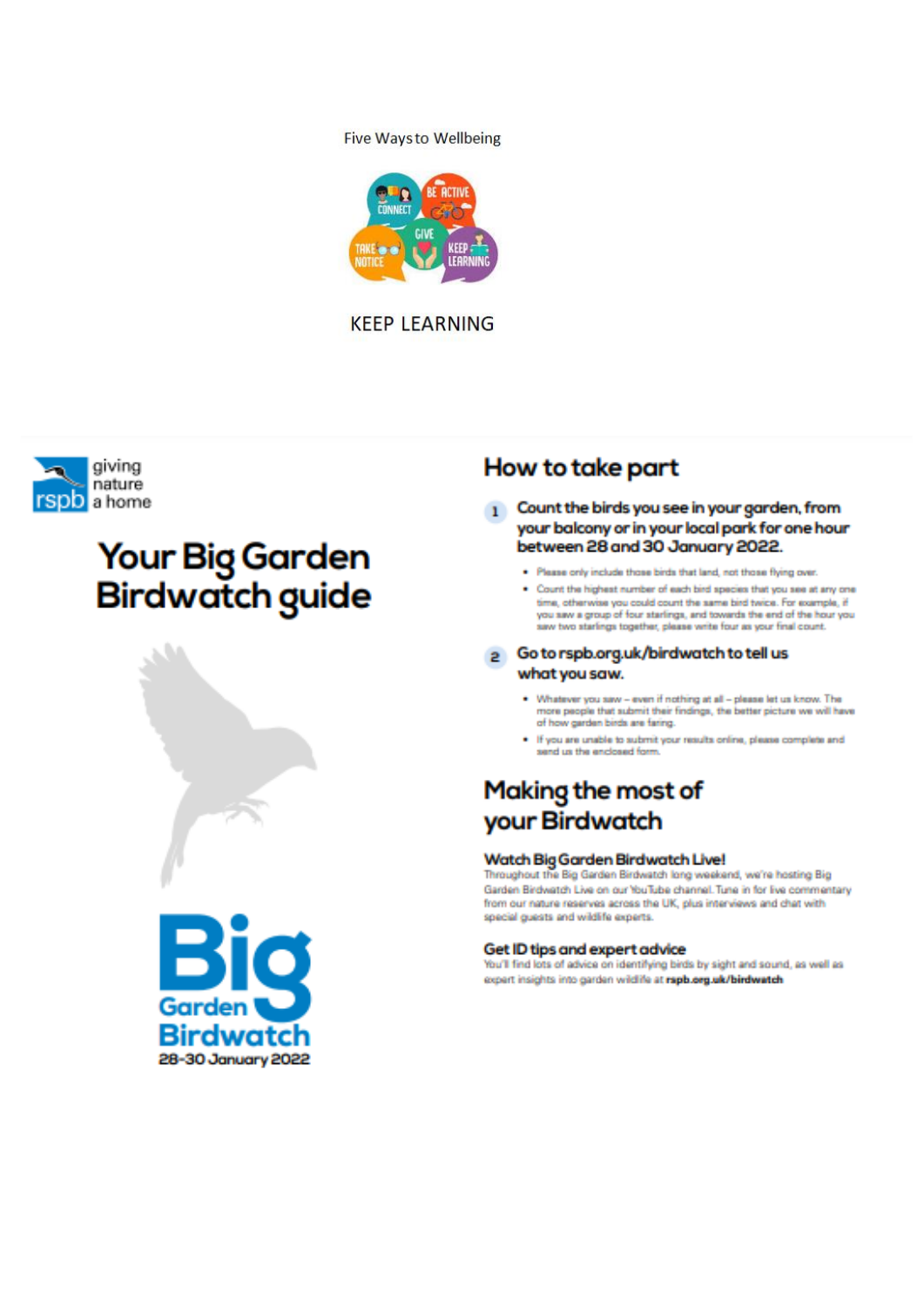